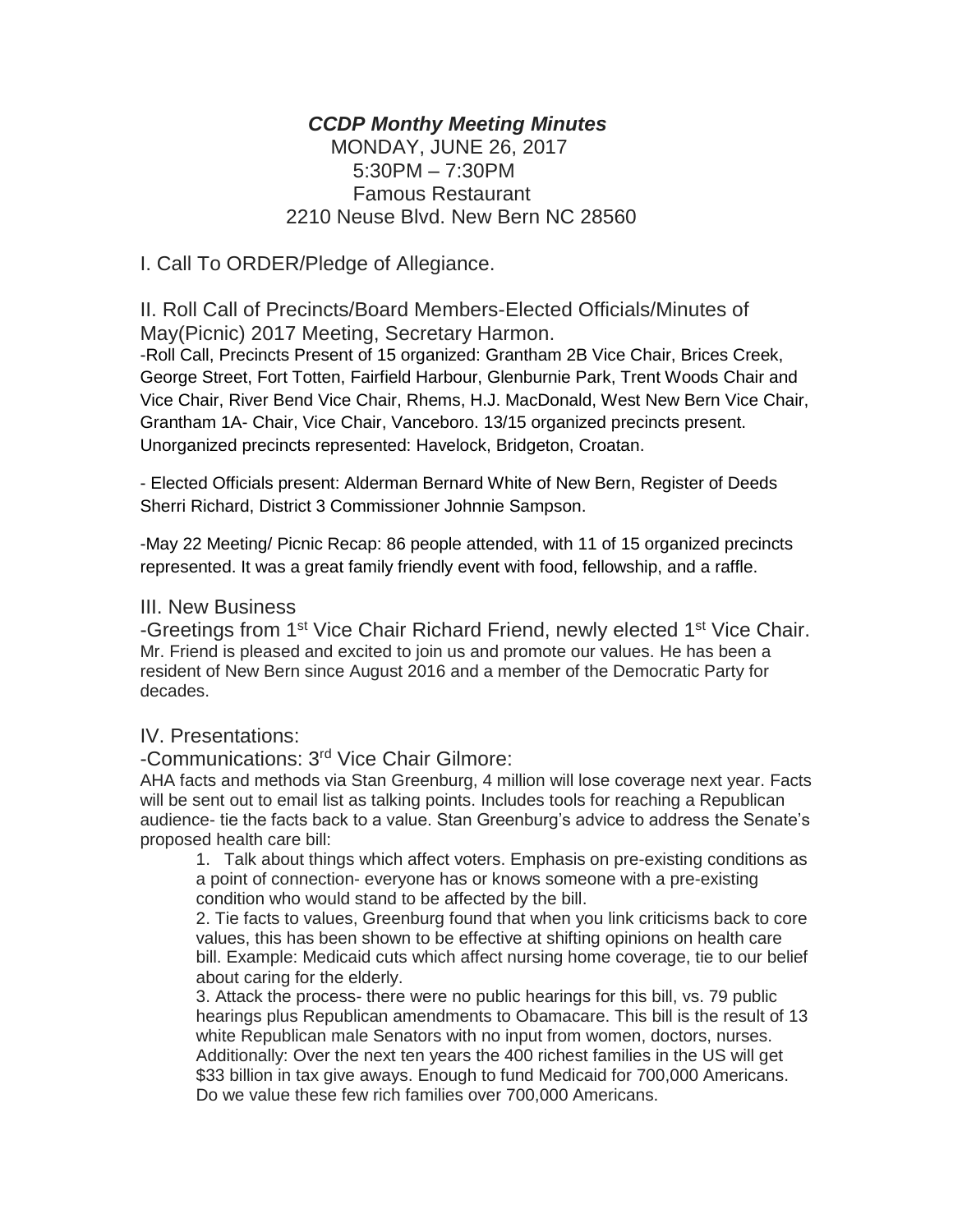4. Emphasize action: CALL your senators' local and DC offices. State that you are a constituent and you want your Senator to vote no on the healthcare bill. Email is not effective. Senators are tallying responses from phone calls and our efforts will have an impact on their decision. Numbers for elected officials will be sent out via email to email list. This week it is critical to contact Senators prior to 4<sup>th</sup> of July recess.

### V. Precinct Updates:

Grantham 2B Vice Chair- new mailers sent out, first precinct meeting June 15, received precinct training from Helen Robinson.

Brices Creek- sent out post cards three times to members, some new members have come in. Brainstormed calling cards to hand out. 3<sup>rd</sup> Vice Chair Gilmore will send out calling cards template for all precinct chairs.

George Street- have had several meetings over the past month, Helen Robinson providing precinct training July 25.

Fairfield Harbour- September 30, Fairfield Harbour Precinct fundraiser Yard Saleall are invited. Once confirmed details will be posted to the Craven County Democrats website and Facebook page.

Trent Woods-Precinct party in September, training July 25 with Helen Robinson 7pm Trent Woods City Hall. Have passed out calling lists, will be running Mumfest booth.

River Bend Vice Chair- updating list of Democrats in River Bend, creating walking and call lists. Identifying and sending welcome letters to new Democrats in the area. Precinct BBQ in July.

West New Bern- Focus on communicating regarding issues, lately focused on education regarding Russia and healthcare, sample letters to editors passed out.

Grantham 1A- Chair, Vice Chair- Hosted Blueberry festival with Grantham 2B. Had 25 attend training with Helen Robinson. Newly registered voter outreach.

Vanceboro- nothing on schedule for summer.

13/15 organized precincts present. Unorganized precincts represented:

Havelock- Reports attempting to organize a meeting, no meeting place yet, but pursuing. Mid August meeting date to be announced.

Bridgeton-Pat Purnell would like to head up organizing precinct, will get her a list of Democrats to begin networking and organizing.